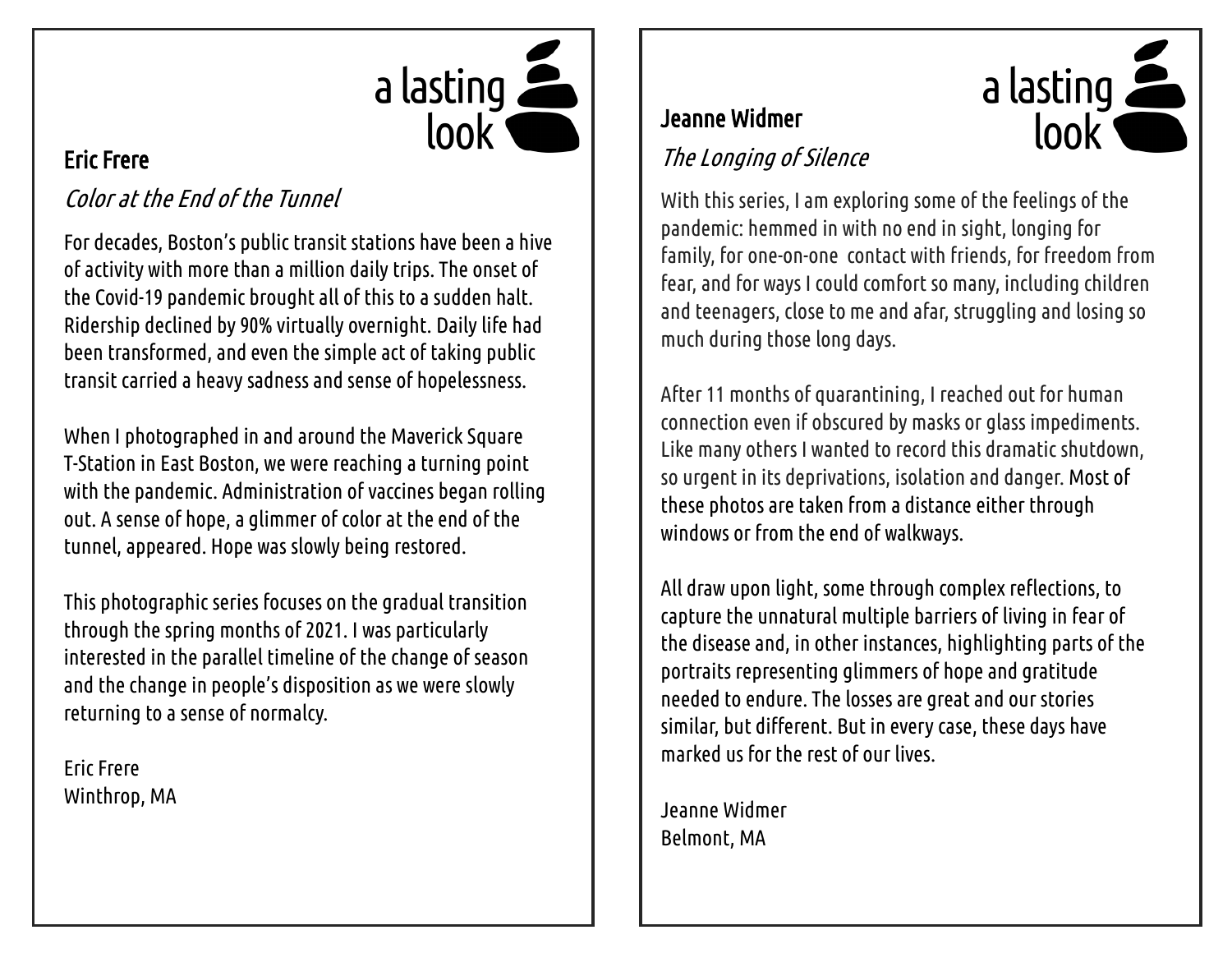

## Christina Shook

As a lifelong professional photographer, I looked to my photographs for meaning, solace and quite simply something to do during Covid.

All the computer work involved in bringing my ideas to life was not working for me. I turned to the physical, emotional and luscious medium of paint to bring my images to life.

I'm now deeply grateful for the time and inspiration to follow a new and exciting creative life.

Christina Shook Laguna Beach, CA

#### Charlene F. Carle

Creating quilts and other fabric objects is my hobby. A hobby that has become a



full- time daily activity during this pandemic. At the beginning of Covid, I made dozens of masks and gave them all away to friends, family, neighbors and charities. Other items pictured show not only some of the things I made but they also represent the many events that have taken place during the last two years. Events I could only appreciate from afar. In particular, the birth of my daughter's nephew, Ezra. (Grey quilt & floppy dog). The beige and white wedding quilt for my daughter Susan. Wedding photos in Chicago of Susan and Flynn - a wedding we could only attend via Zoom. The masks they wore, were my only way of being present. Orange and red owl costumes are of my granddaughter and her BFF - another Halloween enjoyed via Zoom...

I am very grateful I have not gotten Covid nor has anyone in my immediate family. I do know others that have but for the most part experienced a very bad cold. I pray for those who have suffered and for those who have lost family members. I know I am one of the lucky ones!

Being able to use my hands to create such a variety of items has, indeed, helped get me through these last couple of years. But, now that precautions have eased a bit and knowing that nearly all of my friends and family are fully vaccinated, I'm sewing less and doing what I enjoy even more and that is being (in person) with friends and family.

Charlene F. Carle Medford, MA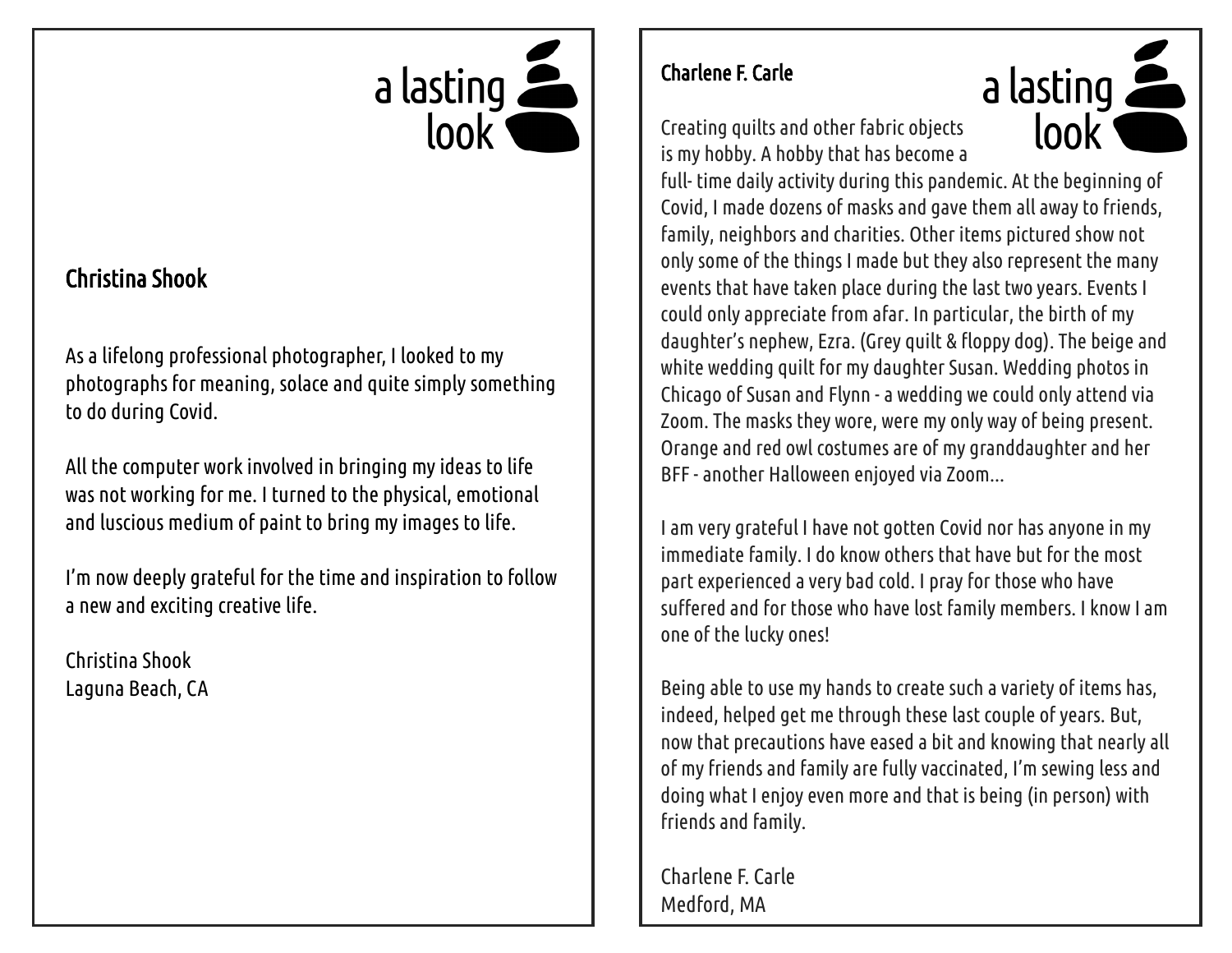## Susan D'Arcy Fuller



The Stars of Our Days

Somewhere near the middle of 2020, I interviewed for a position as a 'farm educator' at a local farm that raises chickens both for eggs and for educational purposes. In the midst of the pandemic when all that is normal was no longer, anything that allowed me to be outside socializing in person was all of a sudden very appealing. I had some experience in organic gardening and outdoor education, but really excelled in 'level of enthusiasm', and so I was hired.

It has been a wonder to spend part of my days with young children, whose vocabulary now includes things like "hybrid remote", "social distancing", "zoom calls" and 'being exposed", yet to be with them when they can be free and run around outdoors like kids are supposed to.

Chickens were often the stars of our days. We learned about them, fed and watered them, picked them up, collected their eggs, named them.

I have a new found love for these beautiful and social birds, partly because of the joy they brought to the children, and partly because my eyes were opened to the lively and sweet beings that they are. A pandemic gift to me.

Susan D'Arcy Fuller Medford, MA

# $\frac{1}{2}$  a lasting lool

## Christy Miller

One of the ways I survived Covid was to make collage art. I liked cutting up magazine images and putting them together in new ways. It matched what was happening in my life. Cut up. Reconfigured. Strange and yet, beautiful. This piece was inspired by my early journey, discovering both my addiction and salvation through spirituality during the last year. An unexpected "gift" from being locked down all those weeks and weeks and weeks.

C. Miller Ashland, Oregon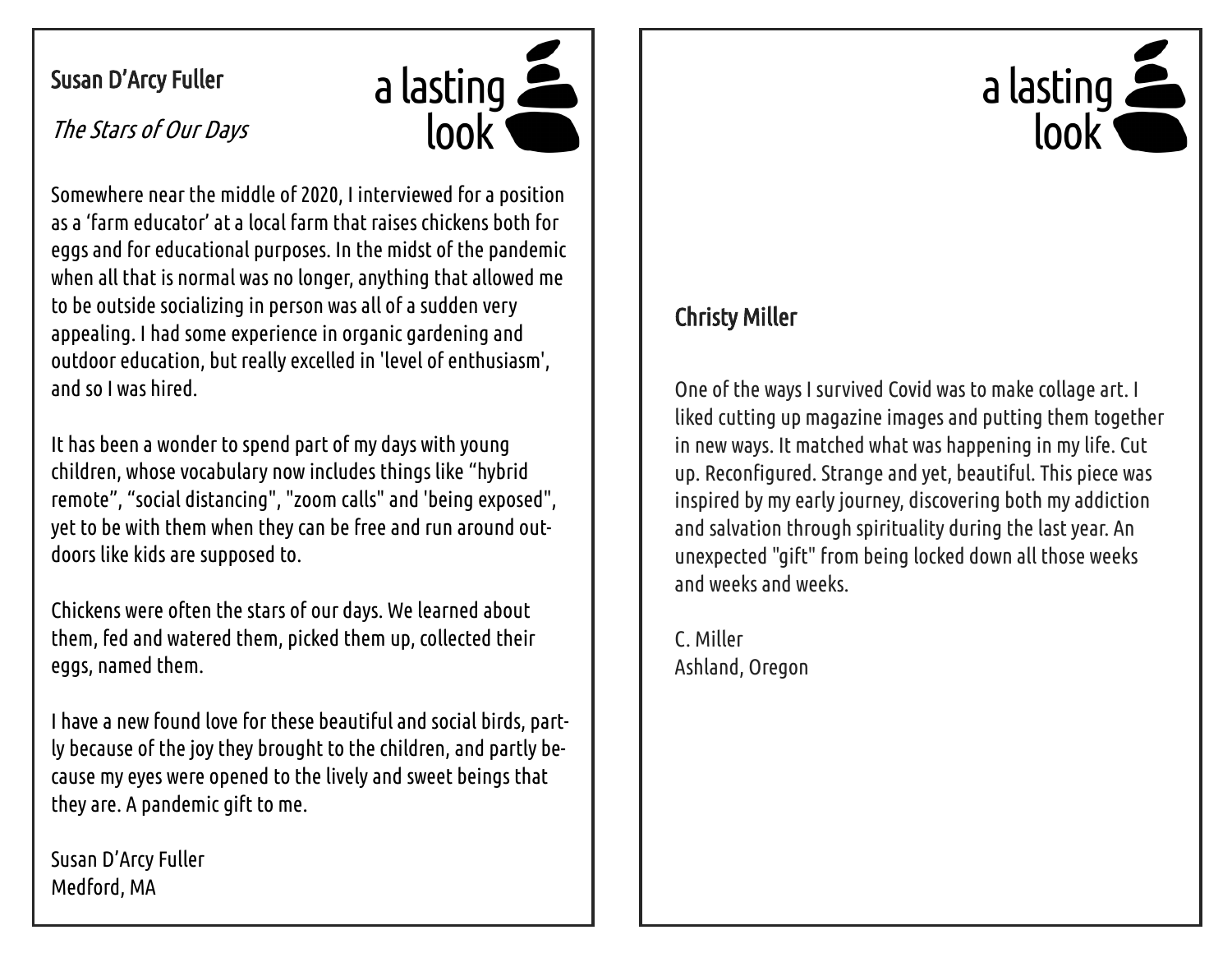

## Susan D'Arcy Fuller

Many of us spent a lot of time by ourselves in the past two years. For me, it was no different.

I started to photograph my constant companion, me.

Photographing in nature, I felt as if I were closer to and more connected with what is true in the world. I took my shoes off in the woods, got scratched by brambles, and went into the cold water. It hurt a little bit.

Photographing in my home, I captured how it felt to spend days inside, quietly waiting.

I look at these photos and feel peaceful.

Susan D'Arcy Fuller Medford, MA

# Julie Roberts

I have felt fortunate during these difficult past 2+ years because I've had my immediate family and friends close



by, and none of us has caught COVID. Being retired, my husband Paul and I have been able to do two of our most important activities: walking in beautiful places to look for birds, and being entertained by our granddaughters. But like many people, I have experienced some feelings of sadness, fear and uncertainty, unsure what the future will bring for our personal health, for our family, for American society, and for stability and peace worldwide.

As an artist, I've always enjoyed drawing, watercolor painting, printmaking, and some simple weaving. Photography had never been a favorite art form for me, except to capture memories of different scenery and cultures when we've travelled. But "during COVID" I discovered the beauty of my own neighborhood while taking walks along the Mystic River. Grabbing my cellphone to try to capture some special images of light, color and textures soon became a habit. Also, during almost weekly "escapes" to Parker River NWR on Plum Island, I rediscovered many seasonal images of natural beauty to photograph. Although we have been going there for c. 50 years to look for birds, meeting birding friends and just enjoying nature, I now appreciate the area even more because of wanting to photograph the wild coastal scenery.

So, I have to be grateful for the confinement and limitations that came with the COVID era and for my cellphone, a sometimesfrustrating tool of communication, for giving me a new avenue for artistic expression and enjoyment. Will the wonders of photography never cease!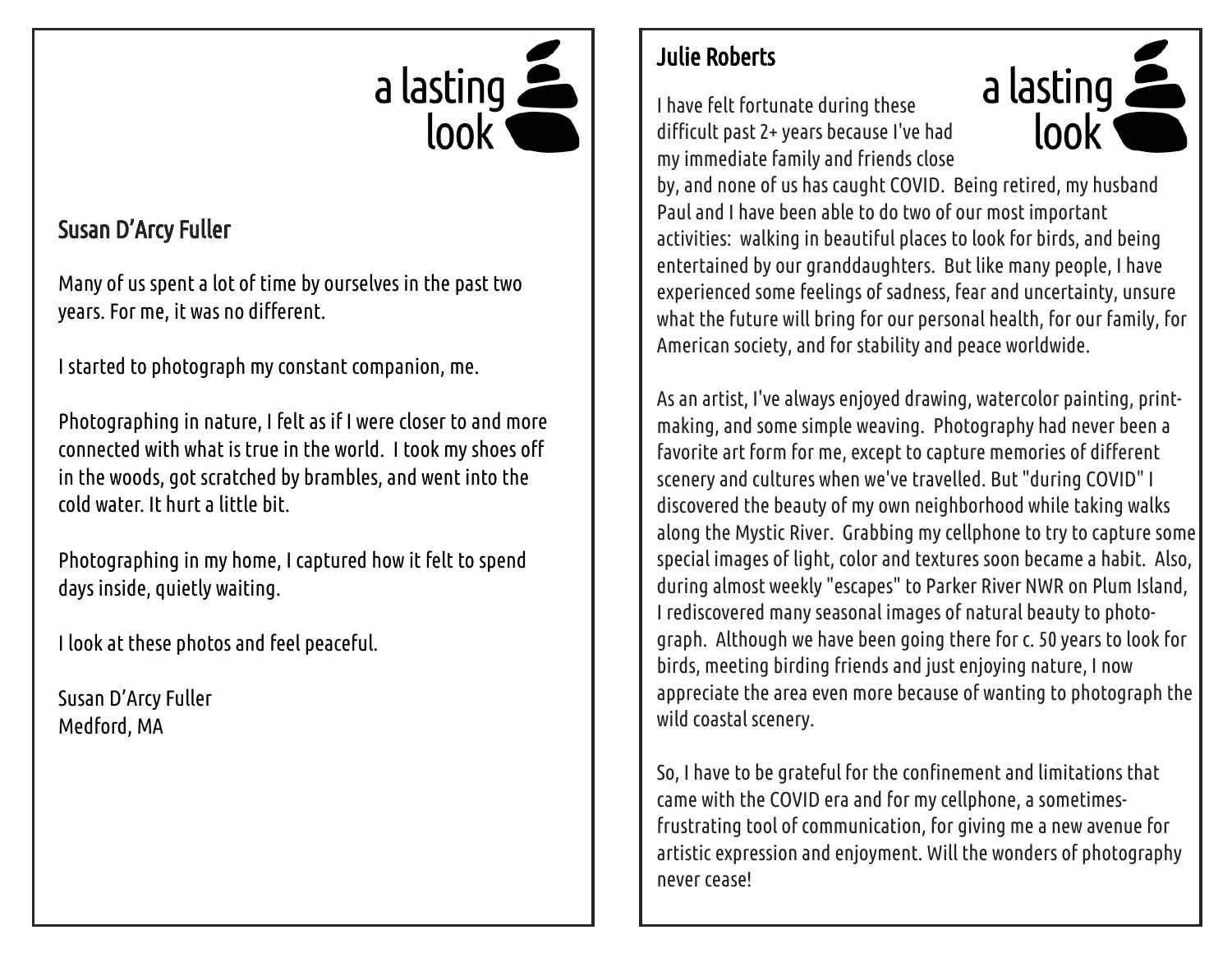# Andy Curran

# Covid Spring



When Covid hit, and the world shut

down, I was living alone in rural Maine. I started taking short hikes around the local preserves to help stave off the loneliness, and fear. I was drawn to these falls in a stream, that feeds into small river, that eventually spills into the North Atlantic.

I started the painting in the early Spring of 2020, when the world was shut down. I visited often, as I was hiking several times a week. I found solace and comfort in the flow of the water, and the unfurling of the woods in Springtime.

The world of humans was in lockdown, but the splendor of nature continued its ordained path.

Throughout the year the seasons played out their scenes, and I continued my walks, and continued to paint, and continued to wait for the world to re-emerge…

I worked on this painting for an entire year, as we all waited and processed, died and mourned.

After a full cycle of the seasons, I finished "Covid Spring". I consider it my homage to the constancy and resilience of nature, and to the fragility and resiliency of humans.

Andy Curran Buxton, Maine

## Jeanne Miller

### Couture, Parisian market style

A simple sleeveless floral top purchased years ago at a Parisian street market was the inspiration for the summer tops I created during Covid times. With more time spent at home, there was more time to sew, an activity I enjoy but could rarely find time for during "normal" times. Not that I am an accomplished seamstress like my mother was—I basically sew straight stitches on the sewing machine, useful for curtains and pillow covers like I've made in the past. The inspiration top is threadbare now; I used it to create a pattern for a new one. Finding cheerful colorful cloth was the beginning of the process. Making a paper pattern from brown bags was step two. Piecing and sewing front to back completed the process. Then: more cloth, repeat! Our family still marvels at the magic my mother worked with cloth, scissors, needle and thread, from remodeling a friend's wedding gown to making denim purses from old jeans. Although I may never reach that level of sewing finesse, and no longer need to seek homebound projects, I do hope sewing remains a creative outlet in my life.

 $\frac{1}{2}$  a lasting

look

Future goal: make and sell these simple shirts on the Parisian market circuit!

Jeanne Miller Somerville, MA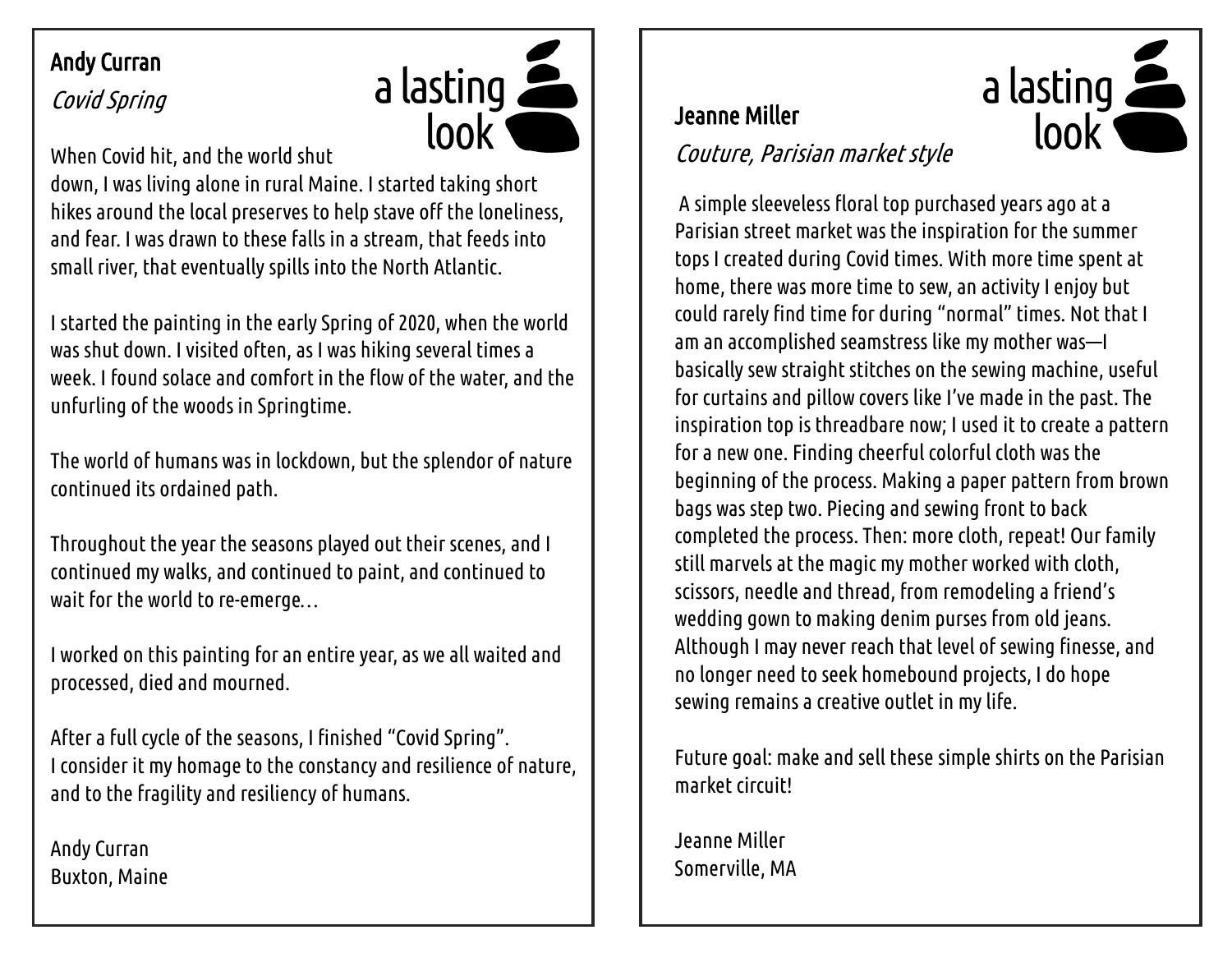

#### Jeanne Miller Decoupage on the half shell

I have always loved the ocean: walking on the beach, collecting shells and sea glass, listening to waves, breathing fresh sea air.

Finding pleasant places to walk during the pandemic was essential, and one place I discovered–replete with large clam shells–is Nahant Beach. Nahant Beach is close to the city, easy to get to, and provided a perfect backdrop of beauty and escape when needed the most. I had seen decoupage oyster shell ornaments at a holiday fair and was inspired to make something similar with the large clam shells I found on my many walks on the beach. Enter mod podge, decorative paper napkins, and gold paint for the edges. I have enjoyed decorating shells as favors for events like a friend reunion weekend and my daughter's engagement party.

Ocean walks, shell collecting, and creating will likely remain in my repertoire of activities, pandemic or not!

Jeanne Miller Somerville, MA

# Molly Froelich

Haiku

a lasting lool I have been writing haiku for about 11 years now, as a sort of walking mediation. It's a sporadic practice, but one that gives me a lot of joy, especially when I share the poems with other people, which I do by posting them on social media or just saying them out loud to friends. During the pandemic my daily walks were so important. They felt like a lifeline; and my haiku poems often reflected what I was feeling or noticing as the seasons changed and terrible news just kept coming, locally and from around the world. Even so, some of my poems reflected my occasional feelings of hopefulness and looking to the future.

I love haiku as an art form. I love it's focus on simplicity and clarity and insight. I love that it invites me to focus in on my observations, to really notice things, and to be present in the moment. Since I do it mostly when I'm out walking or sometimes biking, it definitely feels meditative. The experience is one of being very awake and aware as I'm moving, and then naming succinctly what I notice, shaping it into a defined form.

I have always loved poetry as literature but a lot of times I don't understand it and I've struggled to get as much out of it as I really want to. It's like a form of spirituality that has always seemed just out of reach. I used to read a lot of poetry in my younger years and even wrote some, but there was always something missing for me and now writing haiku fills that void. And, while other forms of art- making feel daunting to me, haiku is accessible and a good way to express my creativity.

Molly Froelich Medford, MA